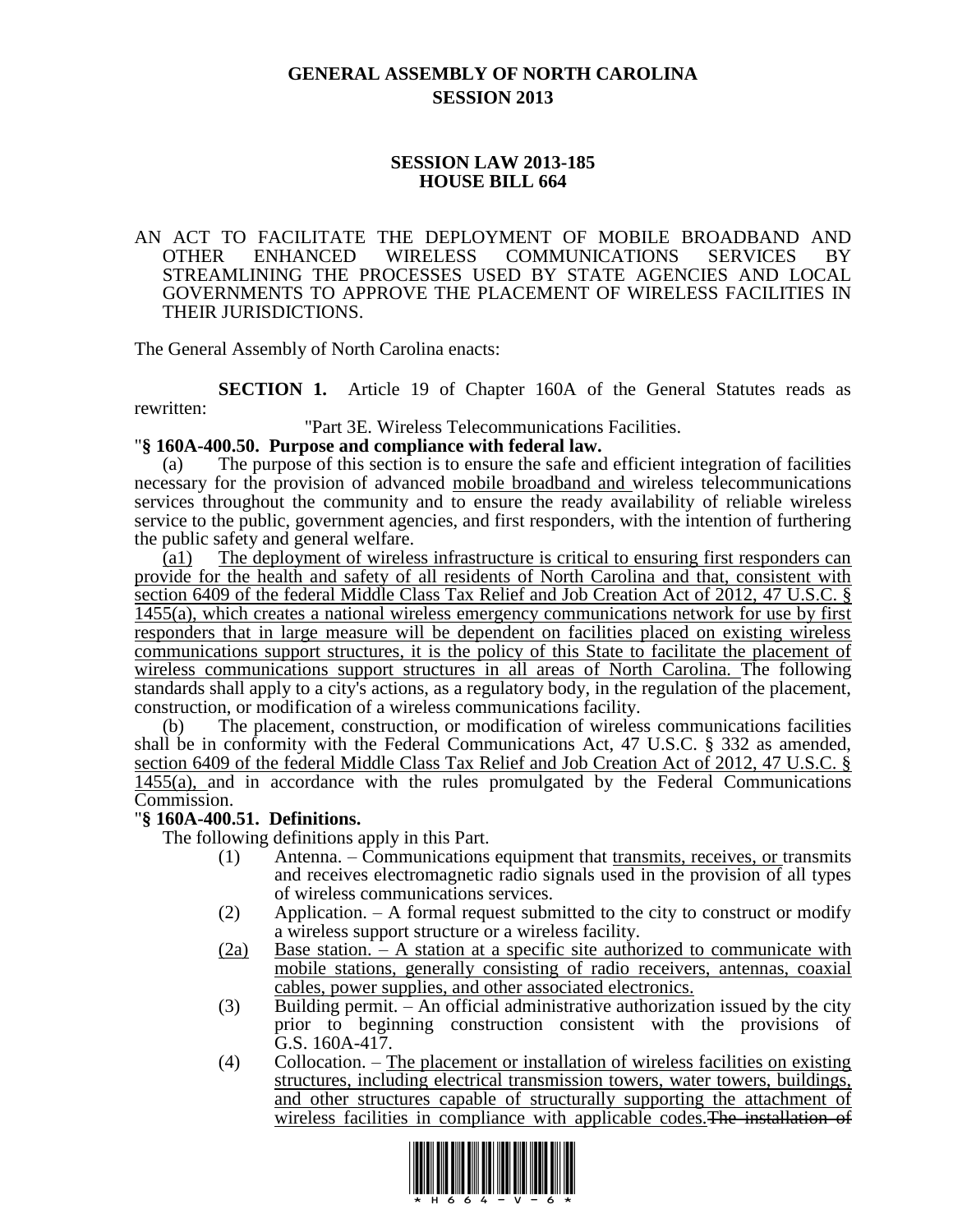new wireless facilities on previously-approved structures, including towers, buildings, utility poles, and water tanks.

- $(4a)$  Eligible facilities request. A request for modification of an existing wireless tower or base station that involves collocation of new transmission equipment or replacement of transmission equipment but does not include a substantial modification.
- $(5)$  Equipment compound. An area surrounding or near the base of a wireless support structure within which a wireless facility is located. Equipment enclosure. – An enclosed structure, cabinet, or shelter used to contain radio or other equipment necessary for the transmission or reception of wireless communication signals.
- (5a) Fall zone. The area in which a wireless support structure may be expected to fall in the event of a structural failure, as measured by engineering standards.
- (6) Land development regulation.  $-$  Any ordinance enacted pursuant to this Part.<br>(7) Search ring.  $-$  The area within which a wireless support facility or wireless
- Search ring. The area within which a wireless support facility or wireless facility must be located in order to meet service objectives of the wireless service provider using the wireless facility or wireless support structure.
- (7a) Substantial modification. The mounting of a proposed wireless facility on a wireless support structure that substantially changes the physical dimensions of the support structure. A mounting is presumed to be a substantial modification if it meets any one or more of the criteria listed below. The burden is on the local government to demonstrate that a mounting that does not meet the listed criteria constitutes a substantial change to the physical dimensions of the wireless support structure.
	- a. Increasing the existing vertical height of the structure by the greater of (i) more than ten percent  $(10\%)$  or (ii) the height of one additional antenna array with separation from the nearest existing antenna not to exceed 20 feet.
	- b. Except where necessary to shelter the antenna from inclement weather or to connect the antenna to the tower via cable, adding an appurtenance to the body of a wireless support structure that protrudes horizontally from the edge of the wireless support structure the greater of (i) more than 20 feet or (ii) more than the width of the wireless support structure at the level of the appurtenance.
	- c. Increasing the square footage of the existing equipment compound by more than 2,500 square feet.
- (8) Utility pole. A structure that is designed for and used to carry lines, cables, or wires for telephone, cable television, or electricity, or to provide lighting.
- (8a) Water tower. A water storage tank, a standpipe, or an elevated tank situated on a support structure originally constructed for use as a reservoir or facility to store or deliver water.
- (9) Wireless facility. The set of equipment and network components, exclusive of the underlying wireless support structure or tower, including antennas, transmitters, receivers, receivers base stations, power supplies, cabling, and associated equipment necessary to provide wireless data and wireless telecommunications services to a discrete geographic area.
- (10) Wireless support structure. A new or existing structure, such as a monopole, lattice tower, or guyed tower that is designed to support or capable of supporting wireless facilities. A utility pole is not a wireless support structure.

# "**§ 160A-400.51A. Local authority.**

A city may plan for and regulate the siting or modification of wireless support structures and wireless facilities in accordance with land development regulations and in conformity with this Part. Except as expressly stated, nothing in this Part shall limit a city from regulating applications to construct, modify, or maintain wireless support structures, or construct, modify, maintain, or collocate wireless facilities on a wireless support structure based on consideration of land use, public safety, and zoning considerations, including aesthetics, landscaping, structural design, setbacks, and fall zones, or State and local building code requirements,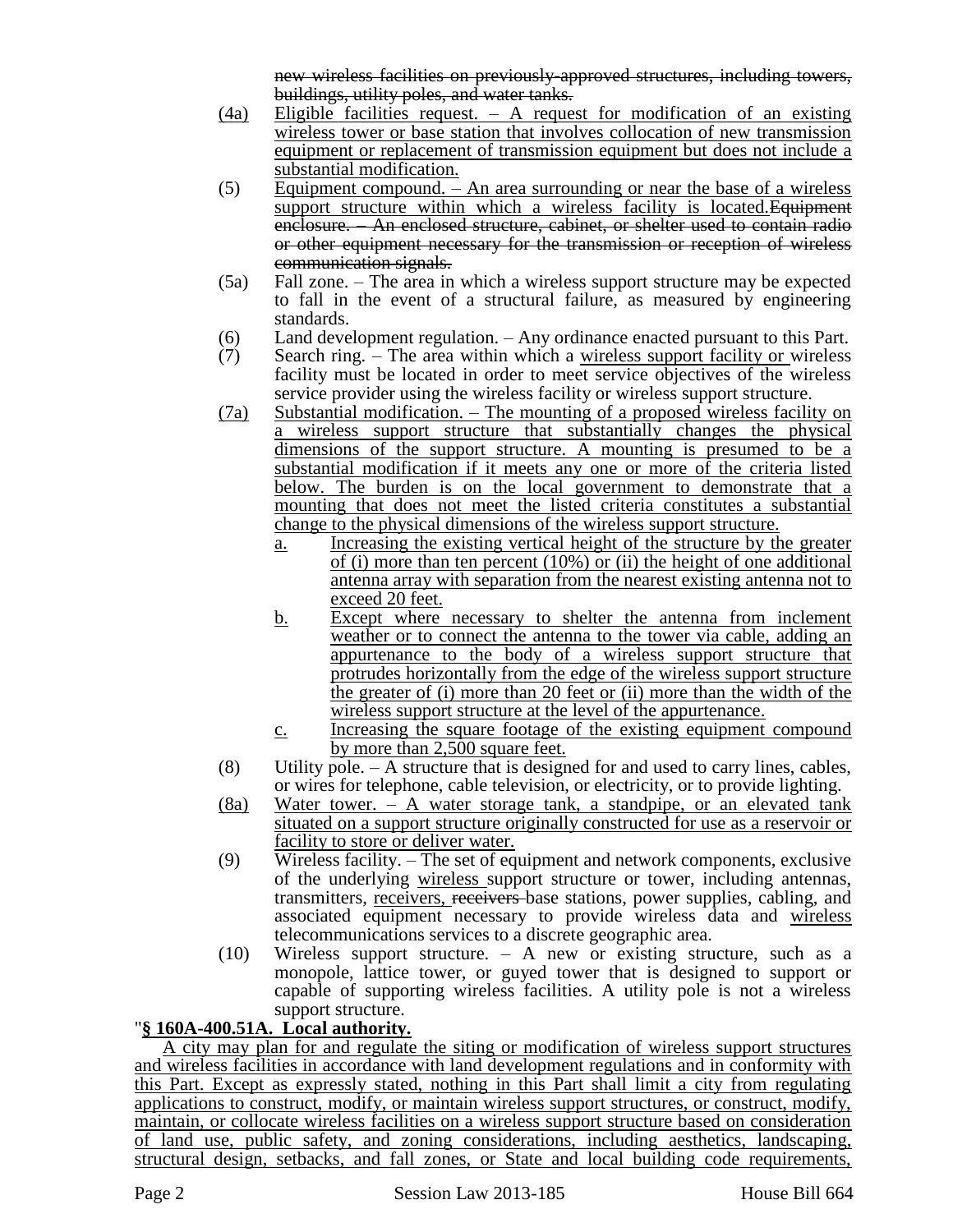consistent with the provisions of federal law provided in G.S. 160A-400.50. For purposes of this Part, public safety includes, without limitation, federal, State, and local safety regulations but does not include requirements relating to radio frequency emissions of wireless facilities.

### "**§ 160A-400.52. Construction of new wireless support structures or substantial modifications of facilities and wireless support structures.**

(a) A city may plan for and regulate the siting or modification of wireless support structures and wireless facilities in accordance with land development regulations and in conformity with this Part. Except as expressly stated, nothing in this Part shall limit a city from regulating applications to construct, modify, or maintain wireless support structures, or construct, modify, maintain, or collocate wireless facilities on a wireless support structure based on consideration of land use, public safety, and zoning considerations, including aesthetics, landscaping, structural design, setbacks, and fall zones, or State and local building code requirements, consistent with the provisions of federal law provided in G.S. 160A-400.50. For purposes of this Part, public safety shall not include requirements relating to radio frequency emissions of wireless facilities.

(b) Any person that proposes to construct a new wireless support structure or substantially modify a wireless support structure or wireless facility within the planning and land-use jurisdiction of a city must do both of the following:

- (1) Submit a completed application with the necessary copies and attachments to the appropriate planning authority.
- (2) Comply with any local ordinances concerning land use and any applicable permitting processes.

(c) A city's review of an application for the placement, construction,placement or construction of a new wireless support structure or substantial modification of a wireless facility or wireless support structure shall only address public safety, land development, or zoning issues. In reviewing an application, the city may not require information on or evaluate an applicant's business decisions about its designed service, customer demand for its service, or quality of its service to or from a particular area or site. A city may not require information that concerns the specific need for the wireless support structure, including if the service to be provided from the wireless support structure is to add additional wireless coverage or additional wireless capacity. A city may not require proprietary, confidential, or other business information to justify the need for the new wireless support structure, including propagation maps and telecommunication traffic studies. In reviewing an application, the city may review the following:

- (1) Applicable public safety, land use, or zoning issues addressed in its adopted regulations, including aesthetics, landscaping, land-use based location priorities, structural design, setbacks, and fall zones.
- (2) Information or materials directly related to an identified public safety, land development, or zoning issue including evidence that no existing or previously approved wireless support structure can reasonably be used for the antenna wireless facility placement instead of the construction of a new tower,wireless support structure, that residential, historic, and designated scenic areas cannot be served from outside the area, or that the proposed height of a new tower wireless support structure or initial antenna wireless facility placement or a proposed height increase of a substantially modified tower,wireless support structure, or replacement tower,wireless support structure or collocation is necessary to provide the applicant's designed service.
- (3) A city may require applicants for new wireless facilities to evaluate the reasonable feasibility of collocating new antennas and equipment on an existing wireless support structure or structures within the applicant's search ring. Collocation on an existing wireless support structure is not reasonably feasible if collocation is technically or commercially impractical or the owner of the tower existing wireless support structure is unwilling to enter into a contract for such use at fair market value. Cities may require information necessary to determine whether collocation on existing wireless support structures is reasonably feasible.

<sup>(</sup>d) A collocation application entitled to streamlined processing under G.S. 160A-400.53 shall be deemed complete unless the city provides notice in writing to the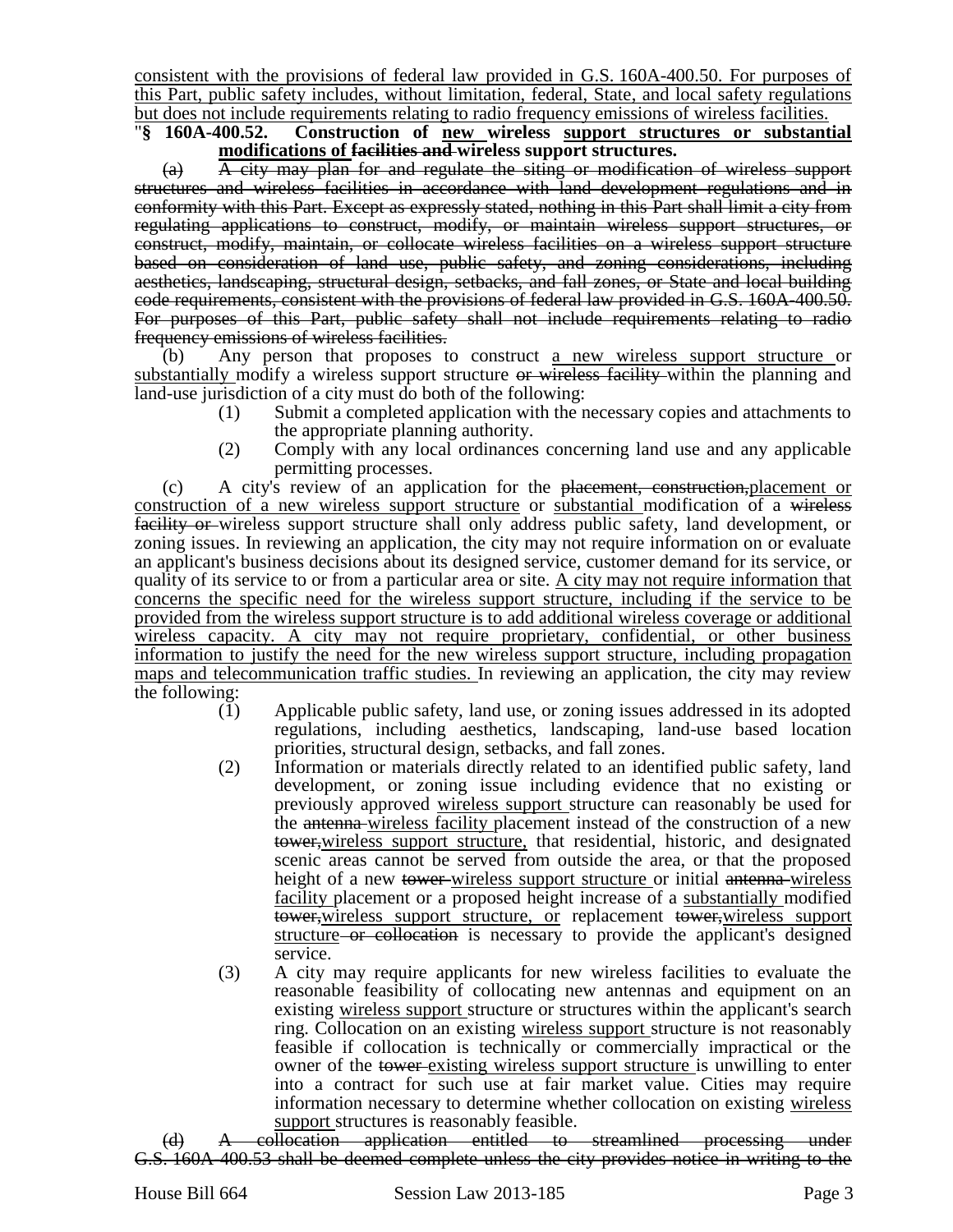applicant within 45 days of submission or within some other mutually agreed upon timeframe. The notice shall identify the deficiencies in the application which, if cured, would make the application complete. The application shall be deemed complete on resubmission if the additional materials cure the deficiencies identified.

The city shall issue a written decision approving or denying an application within 45 days in the case of collocation applications entitled to streamlined processing under G.S. 160A-400.53 and under this section within a reasonable period of time consistent with the issuance of other land-use permits in the case of other applications, each as measured from the time the application is deemed complete.

(f) A city may fix and charge an application fee, consulting fee, or other fee associated with the submission, review, processing, and approval of an application to site new wireless support structures or to substantially modify wireless support structures or wireless facilities that is based on the costs of the services provided and does not exceed what is usual and customary for such services. Any charges or fees assessed by a city on account of an outside consultant shall be fixed in advance and incorporated into a permit or application fee and shall be based on the reasonable costs to be incurred by the city in connection with the regulatory review authorized under this section. The foregoing does not prohibit a city from imposing additional reasonable and cost based fees for costs incurred should an applicant amend its application. On request, the amount of the consultant charges incorporated into the permit or application fee shall be separately identified and disclosed to the applicant. The fee imposed by a city for review of the application may not be used for either of the following:

- (1) Travel time or expenses, meals, or overnight accommodations incurred in the review of an application by a consultant or other third party.
- (2) Reimbursements for a consultant or other third party based on a contingent fee basis or a results-based arrangement.

(g) The city may condition approval of an application for a new wireless support structure on the provision of documentation prior to the issuance of a building permit establishing the existence of one or more parties, including the owner of the wireless support structure, who intend to locate wireless facilities on the wireless support structure. A city shall not deny an initial land-use or zoning permit based on such documentation. A city may condition a permit on a requirement to construct facilities within a reasonable period of time, which shall be no less than 24 months.

(h) The city may not require the placement of wireless support structures or wireless facilities on city owned or leased property, but may develop a process to encourage the placement of wireless support structures or facilities on city owned or leased property, including an expedited approval process.

(i) This section shall not be construed to limit the provisions or requirements of any historic district or landmark regulation adopted pursuant to Part 3C of this Article.

#### "**§ 160A-400.53. Collocation and eligible facilities requests of wireless support structures. facilities.**

(a) Pursuant to section 6409 of the federal Middle Class Tax Relief and Job Creation Act of 2012, 47 U.S.C. § 1455(a), a city may not deny and shall approve any eligible facilities request as provided in this section. Nothing in this Part requires an application and approval for routine maintenance or limits the performance of routine maintenance on wireless support structures and facilities, including in-kind replacement of wireless facilities. Routine maintenance includes activities associated with regular and general upkeep of transmission equipment, including the replacement of existing wireless facilities with facilities of the same size. A city may require an application for collocation or an eligible facilities request.Applications for collocation entitled to streamlined processing under this section shall be reviewed for conformance with applicable site plan and building permit requirements but shall not otherwise be subject to zoning requirements, including design or placement requirements, or public hearing review.

(a1) A collocation or eligible facilities request application is deemed complete unless the city provides notice that the application is incomplete in writing to the applicant within 45 days of submission or within some other mutually agreed upon time frame. The notice shall identify the deficiencies in the application which, if cured, would make the application complete. A city may deem an application incomplete if there is insufficient evidence provided to show that the proposed collocation or eligible facilities request will comply with federal, State, and local safety requirements. A city may not deem an application incomplete for any issue not directly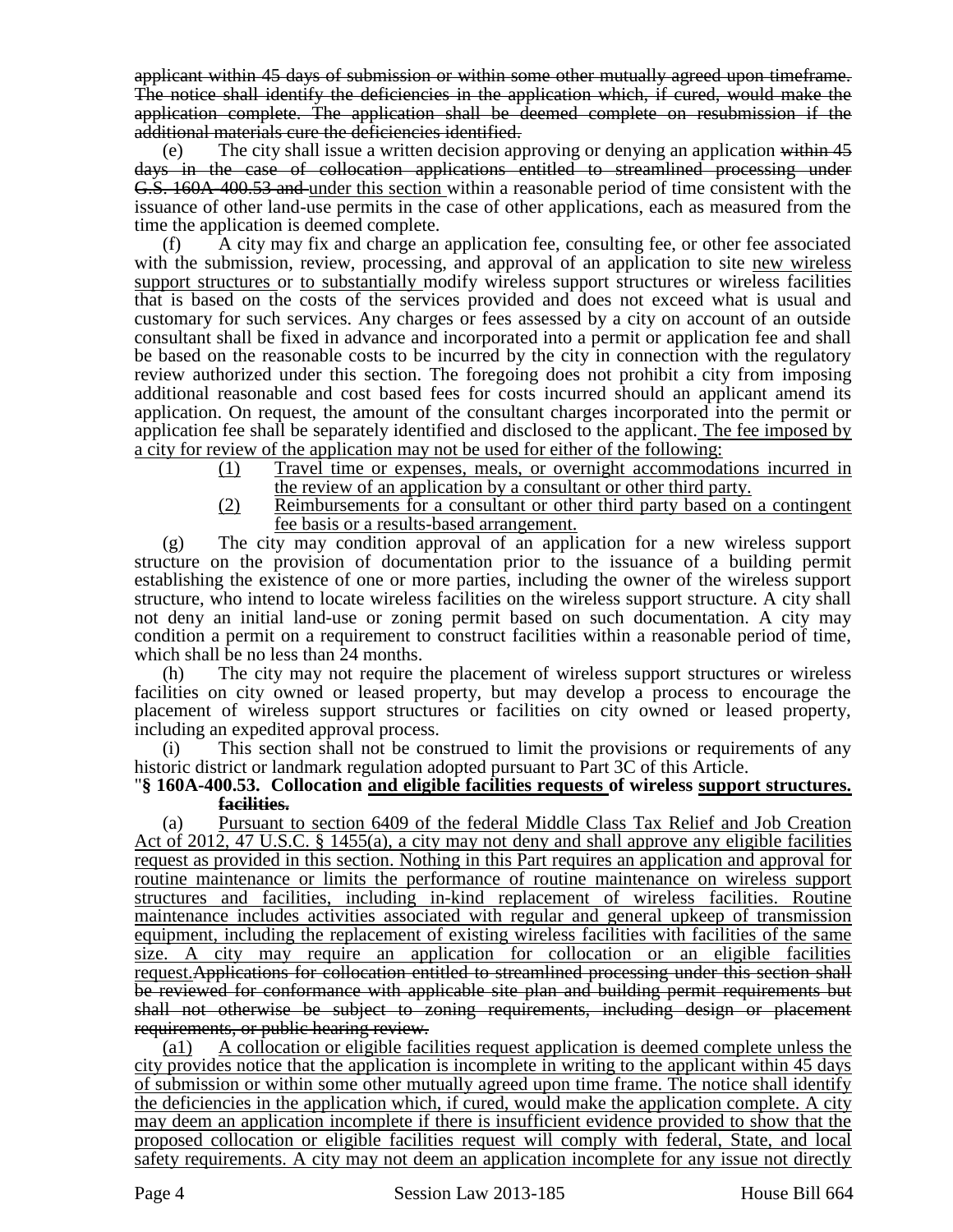related to the actual content of the application and subject matter of the collocation or eligible facilities request. An application is deemed complete on resubmission if the additional materials cure the deficiencies indicated.

(a2) The city shall issue a written decision approving an eligible facilities request application within 45 days of such application being deemed complete. For a collocation application that is not an eligible facilities request, the city shall issue its written decision to approve or deny the application within 45 days of the application being deemed complete.

(a3) A city may impose a fee not to exceed one thousand dollars (\$1,000) for technical consultation and the review of a collocation or eligible facilities request application. The fee must be based on the actual, direct, and reasonable administrative costs incurred for the review, processing, and approval of a collocation application. A city may engage a third-party consultant for technical consultation and the review of a collocation application. The fee imposed by a city for the review of the application may not be used for either of the following:

- (1) Travel expenses incurred in a third-party's review of a collocation application.
- (2) Reimbursement for a consultant or other third party based on a contingent fee basis or results-based arrangement.

(b) Applications for collocation of wireless facilities are entitled to streamlined processing if the addition of the additional wireless facility does not exceed the number of wireless facilities previously approved for the wireless support structure on which the collocation is proposed and meets all the requirements and conditions of the original approval. This provision applies to wireless support structures which are approved on or after December 1, 2007.

 $\left( e \right)$  The streamlined process set forth in subsection (a) of this section shall apply to all collocations, in addition to collocations qualified for streamlined processing under subsection (b) of this section, that meet the following requirements:

- (1) The collocation does not increase the overall height and width of the tower or wireless support structure to which the wireless facilities are to be attached.
- (2) The collocation does not increase the ground space area approved in the site plan for equipment enclosures and ancillary facilities.
- (3) The wireless facilities in the proposed collocation comply with applicable regulations, restrictions, or conditions, if any, applied to the initial wireless facilities placed on the tower or other wireless support structure.
- (4) The additional wireless facilities comply with all federal, State and local safety requirements.
- (5) The collocation does not exceed the applicable weight limits for the wireless support structure."

**SECTION 2.** Article 18 of Chapter 153A of the General Statutes reads as rewritten:

"Part 3B. Wireless Telecommunications Facilities.

# "**§ 153A-349.50. Purpose and compliance with federal law.**

(a) Purpose. – The purpose of this section is to ensure the safe and efficient integration of facilities necessary for the provision of advanced mobile broadband and wireless telecommunications services throughout the community and to ensure the ready availability of reliable wireless service to the public, government agencies, and first responders, with the intention of furthering the public safety and general welfare.

(a1) The deployment of wireless infrastructure is critical to ensuring first responders can provide for the health and safety of all residents of North Carolina and that, consistent with section 6409 of the federal Middle Class Tax Relief and Job Creation Act of 2012, 47 U.S.C. § 1455(a), which creates a national wireless emergency communications network for use by first responders that in large measure will be dependent on facilities placed on existing wireless communications support structures, it is the policy of this State to facilitate the placement of wireless communications support structures in all areas of North Carolina. The following standards shall apply to a county's actions, as a regulatory body, in the regulation of the placement, construction, or modification of a wireless communications facility.

(b) Compliance with the Federal Communications Act. – The placement, construction, or modification of wireless communications facilities shall be in conformity with the Federal Communications Act, 47 U.S.C. § 332 as amended, section 6409 of the federal Middle Class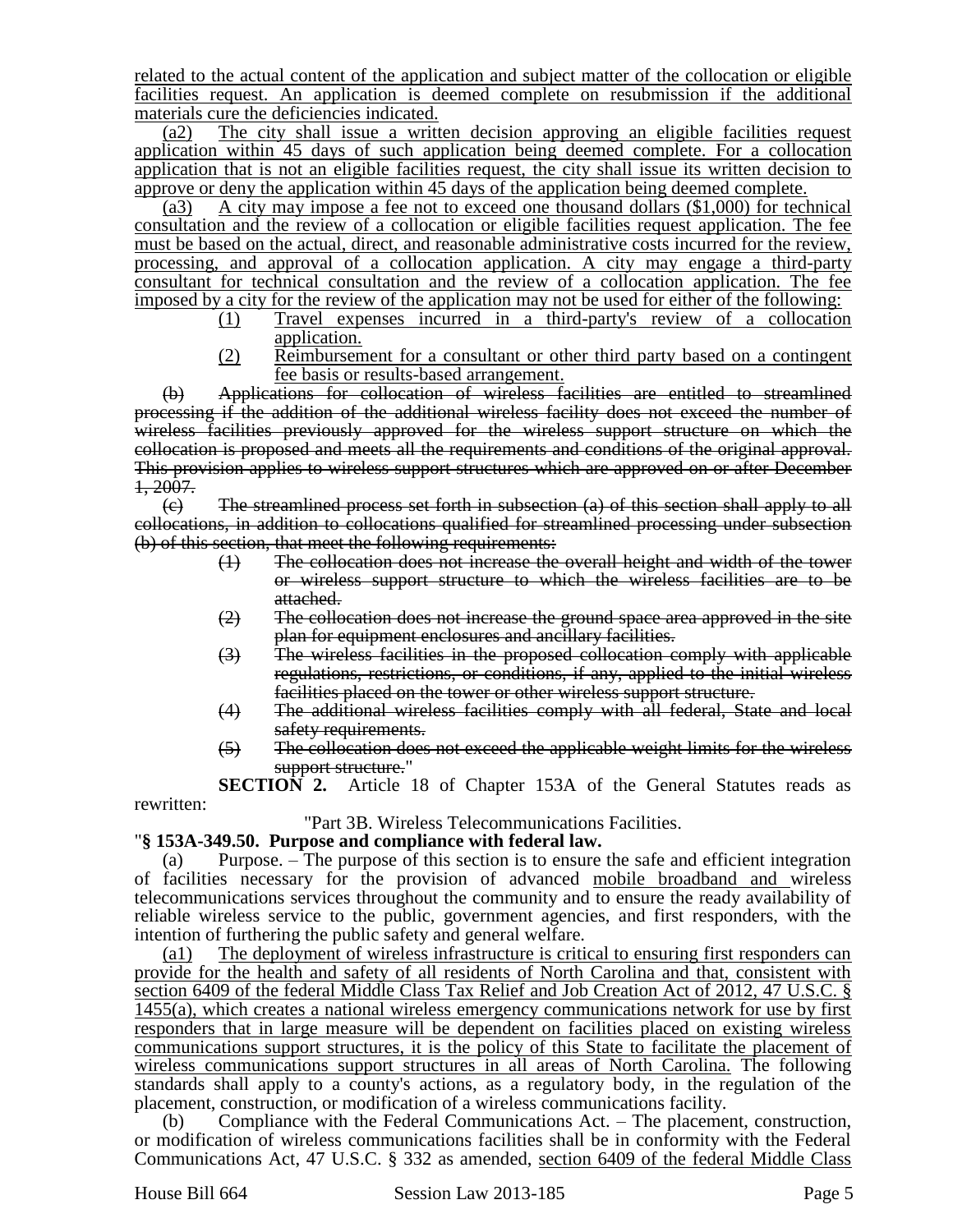Tax Relief and Job Creation Act of 2012, 47 U.S.C. § 1455(a), and in accordance with the rules promulgated by the Federal Communications Commission.

# "**§ 153A-349.51. Definitions.**

The following definitions apply in this Part:

- (1) Antenna. Communications equipment that transmits, receives, or transmits and receives electromagnetic radio signals used in the provision of all types of wireless communications services.
- (2a) Base station. A station at a specific site authorized to communicate with mobile stations, generally consisting of radio receivers, antennas, coaxial cables, power supplies, and other associated electronics.
- (2) Application. A formal request submitted to the county to construct or modify a wireless support structure or a wireless facility.
- (3) Building permit. An official administrative authorization issued by the county prior to beginning construction consistent with the provisions of G.S. 153A-357.
- (4) Collocation. The placement or installation of wireless facilities on existing structures, including electrical transmission towers, water towers, buildings, and other structures capable of structurally supporting the attachment of wireless facilities in compliance with applicable codes. The installation of new wireless facilities on previously-approved structures, including towers, buildings, utility poles, and water tanks.
- $(4a)$  Eligible facilities request.  $-$  A request for modification of an existing wireless tower or base station that involves collocation of new transmission equipment or replacement of transmission equipment but does not include a substantial modification.
- (5) Equipment compound. An area surrounding or near the base of a wireless support structure within which a wireless facility is located. Equipment enclosure. – An enclosed structure, cabinet, or shelter used to contain radio or other equipment necessary for the transmission or reception of wireless communication signals.
- (5a) Fall zone. The area in which a wireless support structure may be expected to fall in the event of a structural failure, as measured by engineering standards.
- (6) Land development regulation. Any ordinance enacted pursuant to this Part.
- (7) Search ring. The area within which a wireless support facility or wireless facility must be located in order to meet service objectives of the wireless service provider using the wireless facility or wireless support structure.
- (7a) Substantial modification. The mounting of a proposed wireless facility on wireless support structure that substantially changes the physical dimensions of the support structure. A mounting is presumed to be a substantial modification if it meets any one or more of the criteria listed below. The burden is on the local government to demonstrate that a mounting that does not meet the listed criteria constitutes a substantial change to the physical dimensions of the wireless support structure.
	- a. Increasing the existing vertical height of the structure by the greater of (i) more than ten percent (10%) or (ii) the height of one additional antenna array with separation from the nearest existing antenna not to exceed 20 feet.
	- b. Except where necessary to shelter the antenna from inclement weather or to connect the antenna to the tower via cable, adding an appurtenance to the body of a wireless support structure that protrudes horizontally from the edge of the wireless support structure the greater of (i) more than 20 feet or (ii) more than the width of the wireless support structure at the level of the appurtenance.
	- c. Increasing the square footage of the existing equipment compound by more than 2,500 square feet.
- (8) Utility pole. A structure that is designed for and used to carry lines, cables, or wires for telephone, cable television, or electricity, or to provide lighting.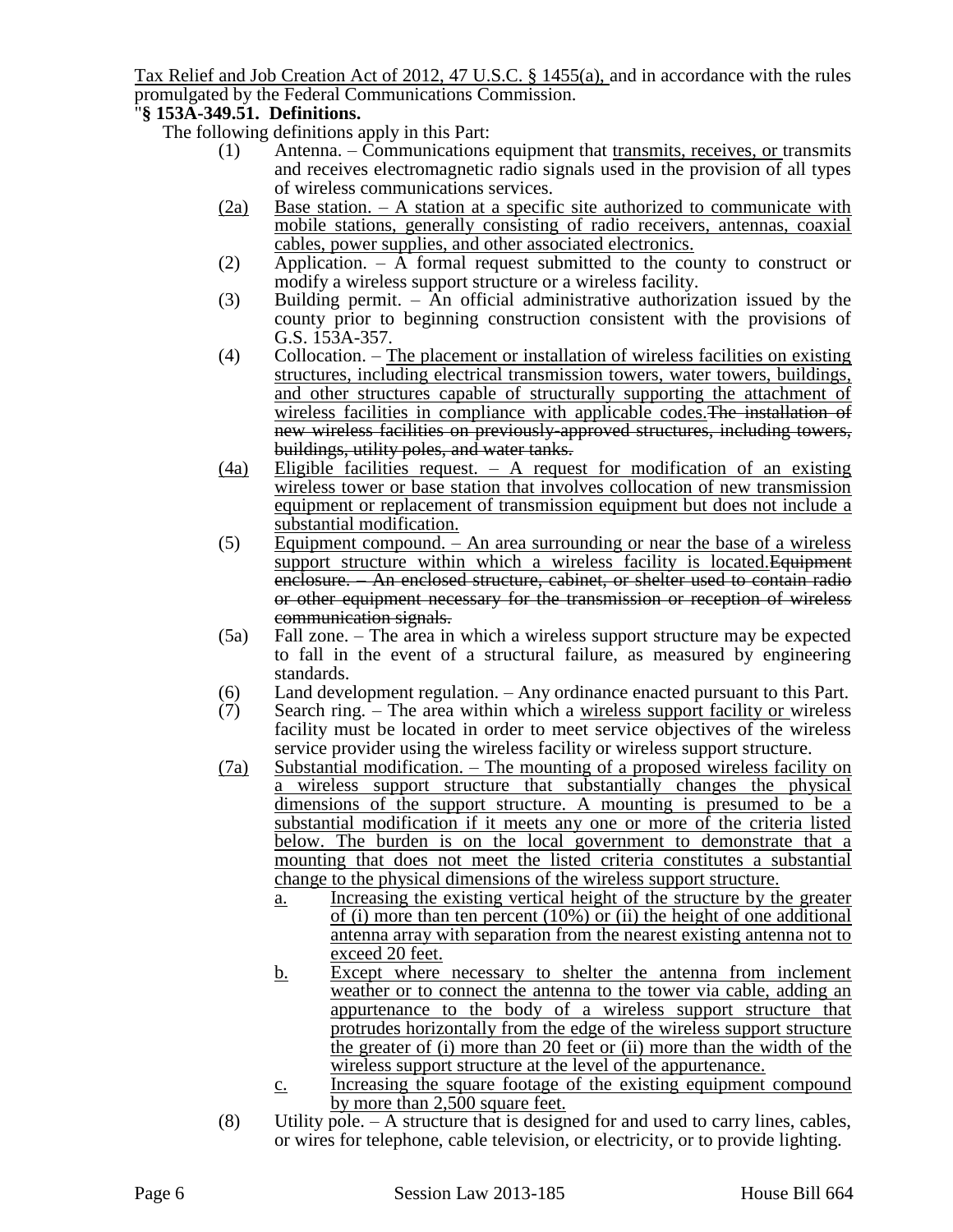- (8a) Water tower. A water storage tank, a standpipe, or an elevated tank situated on a support structure originally constructed for use as a reservoir or facility to store or deliver water.
- (9) Wireless facility. The set of equipment and network components, exclusive of the underlying wireless support structure or tower, including antennas, transmitters, receivers, receivers base stations, power supplies, cabling, and associated equipment necessary to provide wireless data and wireless telecommunications services to a discrete geographic area.
- (10) Wireless support structure. A new or existing structure, such as a monopole, lattice tower, or guyed tower that is designed to support or capable of supporting wireless facilities. A utility pole is not a wireless support structure.

# "**§ 153A-349.51A. Local authority.**

A county may plan for and regulate the siting or modification of wireless support structures and wireless facilities in accordance with land development regulations and in conformity with this Part. Except as expressly stated, nothing in this Part shall limit a county from regulating applications to construct, modify, or maintain wireless support structures, or construct, modify, maintain, or collocate wireless facilities on a wireless support structure based on consideration of land use, public safety, and zoning considerations, including aesthetics, landscaping, structural design, setbacks, and fall zones, or State and local building code requirements, consistent with the provisions of federal law provided in G.S. 153A-349.50. For purposes of this Part, public safety includes, without limitation, federal, State, and local safety regulations but does not include requirements relating to radio frequency emissions of wireless facilities.

#### "**§ 153A-349.52. Construction of new wireless support structures or substantial modifications of facilities and wireless support structures.**

(a) A county may plan for and regulate the siting or modification of wireless support structures and wireless facilities in accordance with land development regulations and in conformity with this Part. Except as expressly stated, nothing in this Part shall limit a county from regulating applications to construct, modify, or maintain wireless support structures, or construct, modify, maintain, or collocate wireless facilities on a wireless support structure based on consideration of land use, public safety, and zoning considerations, including aesthetics, landscaping, structural design, setbacks, and fall zones, or State and local building code requirements, consistent with the provisions of federal law provided in G.S. 153A-349.50. For purposes of this Part, public safety shall not include requirements relating to radio frequency emissions of wireless facilities.

(b) Any person that proposes to construct a new wireless support structure or substantially modify a wireless support structure or wireless facility within the planning and land-use jurisdiction of a county must do both of the following:

- (1) Submit a completed application with the necessary copies and attachments to the appropriate planning authority.
- (2) Comply with any local ordinances concerning land use and any applicable permitting processes.

(c) A county's review of an application for the placement, construction, placement or construction of a new wireless support structure or substantial modification of a wireless **facility or**-wireless support structure shall only address public safety, land development, or zoning issues. In reviewing an application, the county may not require information on or evaluate an applicant's business decisions about its designed service, customer demand for its service, or quality of its service to or from a particular area or site. A county may not require information that concerns the specific need for the wireless support structure, including if the service to be provided from the wireless support structure is to add additional wireless coverage or additional wireless capacity. A county may not require proprietary, confidential, or other business information to justify the need for the new wireless support structure, including propagation maps and telecommunication traffic studies. In reviewing an application the county may review the following:

- (1) Applicable public safety, land use, or zoning issues addressed in its adopted regulations, including aesthetics, landscaping, land-use based location priorities, structural design, setbacks, and fall zones.
- (2) Information or materials directly related to an identified public safety, land development or zoning issue including evidence that no existing or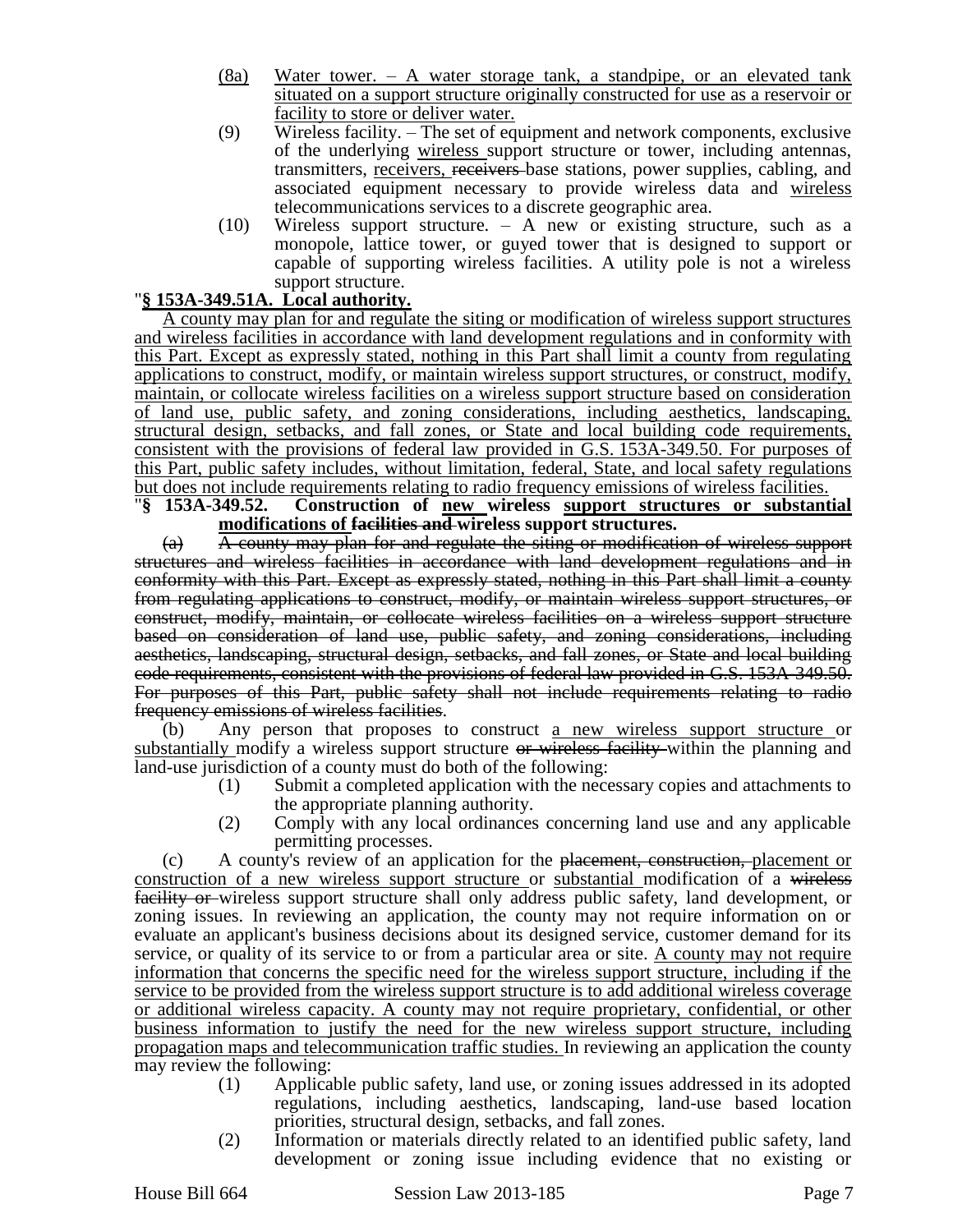previously approved wireless support structure can reasonably be used for the antenna wireless facility placement instead of the construction of a new tower,wireless support structure, that residential, historic, and designated scenic areas cannot be served from outside the area, or that the proposed height of a new tower wireless support structure or initial antenna wireless facility placement or a proposed height increase of a substantially modified tower,wireless support structure, or replacement tower,wireless support structure or collocation is necessary to provide the applicant's designed service.

(3) A county may require applicants for new wireless facilities to evaluate the reasonable feasibility of collocating new antennas and equipment on an existing wireless support structure or structures within the applicant's search ring. Collocation on an existing wireless support structure is not reasonably feasible if collocation is technically or commercially impractical or the owner of the tower existing wireless support structure is unwilling to enter into a contract for such use at fair market value. Counties may require information necessary to determine whether collocation on existing wireless support structures is reasonably feasible.

(d) A collocation application entitled to streamlined processing under G.S. 153A-349.53 shall be deemed complete unless the city provides notice in writing to the applicant within 45 days of submission or within some other mutually agreed upon timeframe. The notice shall identify the deficiencies in the application which, if cured, would make the application complete. The application shall be deemed complete on resubmission if the additional materials cure the deficiencies identified.

 $(e)$  The county shall issue a written decision approving or denying an application within 45 days in the case of collocation applications entitled to streamlined processing under G.S. 153A-349.53 and under this section within a reasonable period of time consistent with the issuance of other land-use permits in the case of other applications, each as measured from the time the application is deemed complete.

(f) A county may fix and charge an application fee, consulting fee, or other fee associated with the submission, review, processing, and approval of an application to site new wireless support structures or to substantially modify wireless support structures or wireless facilities that is based on the costs of the services provided and does not exceed what is usual and customary for such services. Any charges or fees assessed by a county on account of an outside consultant shall be fixed in advance and incorporated into a permit or application fee and shall be based on the reasonable costs to be incurred by the county in connection with the regulatory review authorized under this section. The foregoing does not prohibit a county from imposing additional reasonable and cost based fees for costs incurred should an applicant amend its application. On request, the amount of the consultant charges incorporated into the permit or application fee shall be separately identified and disclosed to the applicant. The fee imposed by a county for review of the application may not be used for either of the following:

- (1) Travel time or expenses, meals, or overnight accommodations incurred in the review of an application by a consultant or other third party.
- (2) Reimbursements for a consultant or other third party based on a contingent fee basis or a results-based arrangement.

(g) The county may condition approval of an application for a new wireless support structure on the provision of documentation prior to the issuance of a building permit establishing the existence of one or more parties, including the owner of the wireless support structure, who intend to locate wireless facilities on the wireless support structure. A county shall not deny an initial land-use or zoning permit based on such documentation. A county may condition a permit on a requirement to construct facilities within a reasonable period of time, which shall be no less than 24 months.

(h) The county may not require the placement of wireless support structures or wireless facilities on county owned or leased property, but may develop a process to encourage the placement of wireless support structures or facilities on county owned or leased property, including an expedited approval process.

(i) This section shall not be construed to limit the provisions or requirements of any historic district or landmark regulation adopted pursuant to Part 3C of this Article.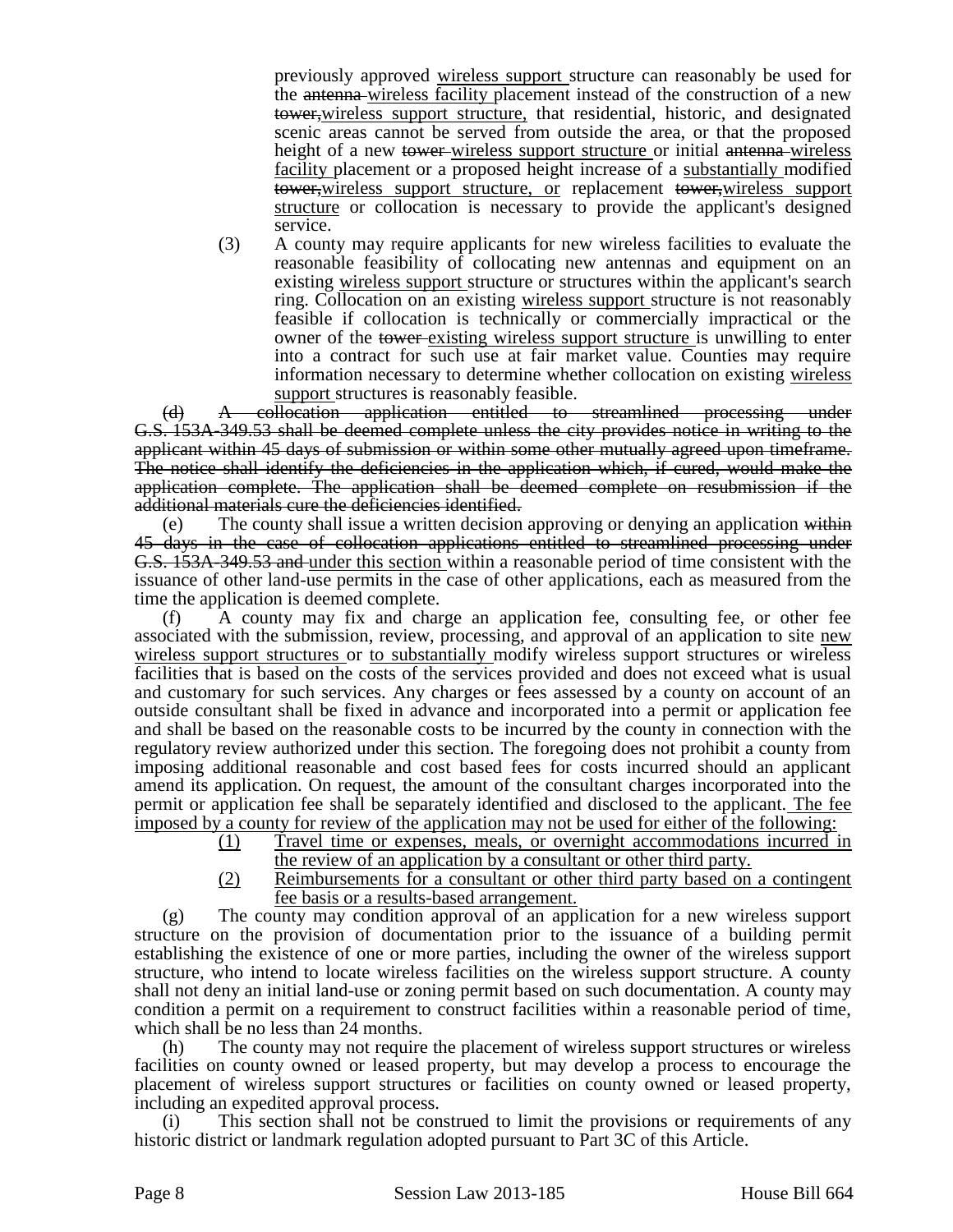### "**§ 153A-349.53. Collocation and eligible facilities requests of wireless support structures.facilities.**

(a) Pursuant to section 6409 of the federal Middle Class Tax Relief and Job Creation Act of 2012, 47 U.S.C. § 1455(a), a county may not deny and shall approve any eligible facilities request as provided in this section. Nothing in this Part requires an application and approval for routine maintenance or limits the performance of routine maintenance on wireless support structures and facilities, including in-kind replacement of wireless facilities. Routine maintenance includes activities associated with regular and general upkeep of transmission equipment, including the replacement of existing wireless facilities with facilities of the same size. A county may require an application for collocation or an eligible facilities request.Applications for collocation entitled to streamlined processing under this section shall be reviewed for conformance with applicable site plan and building permit requirements but shall not otherwise be subject to zoning requirements, including design or placement requirements, or public hearing review.

(a1) A collocation or eligible facilities request application is deemed complete unless the county provides notice that the application is incomplete in writing to the applicant within 45 days of submission or within some other mutually agreed upon time frame. The notice shall identify the deficiencies in the application which, if cured, would make the application complete. A county may deem an application incomplete if there is insufficient evidence provided to show that the proposed collocation or eligible facilities request will comply with federal, State, and local safety requirements. A county may not deem an application incomplete for any issue not directly related to the actual content of the application and subject matter of the collocation or eligible facilities request. An application is deemed complete on resubmission if the additional materials cure the deficiencies indicated.

(a2) The county shall issue a written decision approving an eligible facilities request application within 45 days of such application being deemed complete. For a collocation application that is not an eligible facilities request, the county shall issue its written decision to approve or deny the application within 45 days of the application being deemed complete.

(a3) A county may impose a fee not to exceed one thousand dollars (\$1,000) for technical consultation and the review of a collocation or eligible facilities request application. The fee must be based on the actual, direct, and reasonable administrative costs incurred for the review, processing, and approval of a collocation application. A county may engage a third-party consultant for technical consultation and the review of a collocation or eligible facilities request application. The fee imposed by a county for the review of the application may not be used for either of the following:

- (1) Travel expenses incurred in a third party's review of a collocation application.
- (2) Reimbursement for a consultant or other third party based on a contingent fee basis or results-based arrangement.

(b) Applications for collocation of wireless facilities are entitled to streamlined processing if the addition of the additional wireless facility does not exceed the number of wireless facilities previously approved for the wireless support structure on which the collocation is proposed and meets all the requirements and conditions of the original approval. This provision applies to wireless support structures which are approved on or after December  $1, 2007.$ 

 $\left( \epsilon \right)$  The streamlined process set forth in subsection (a) of this section shall apply to all collocations, in addition to collocations qualified for streamlined processing under subsection (b) of this section, that meet the following requirements:

- (1) The collocation does not increase the overall height and width of the tower or wireless support structure to which the wireless facilities are to be attached.
- (2) The collocation does not increase the ground space area approved in the site plan for equipment enclosures and ancillary facilities.
- (3) The wireless facilities in the proposed collocation comply with applicable regulations, restrictions, or conditions, if any, applied to the initial wireless facilities placed on the tower or other wireless support structure.
- (4) The additional wireless facilities comply with all federal, State, and local safety requirements.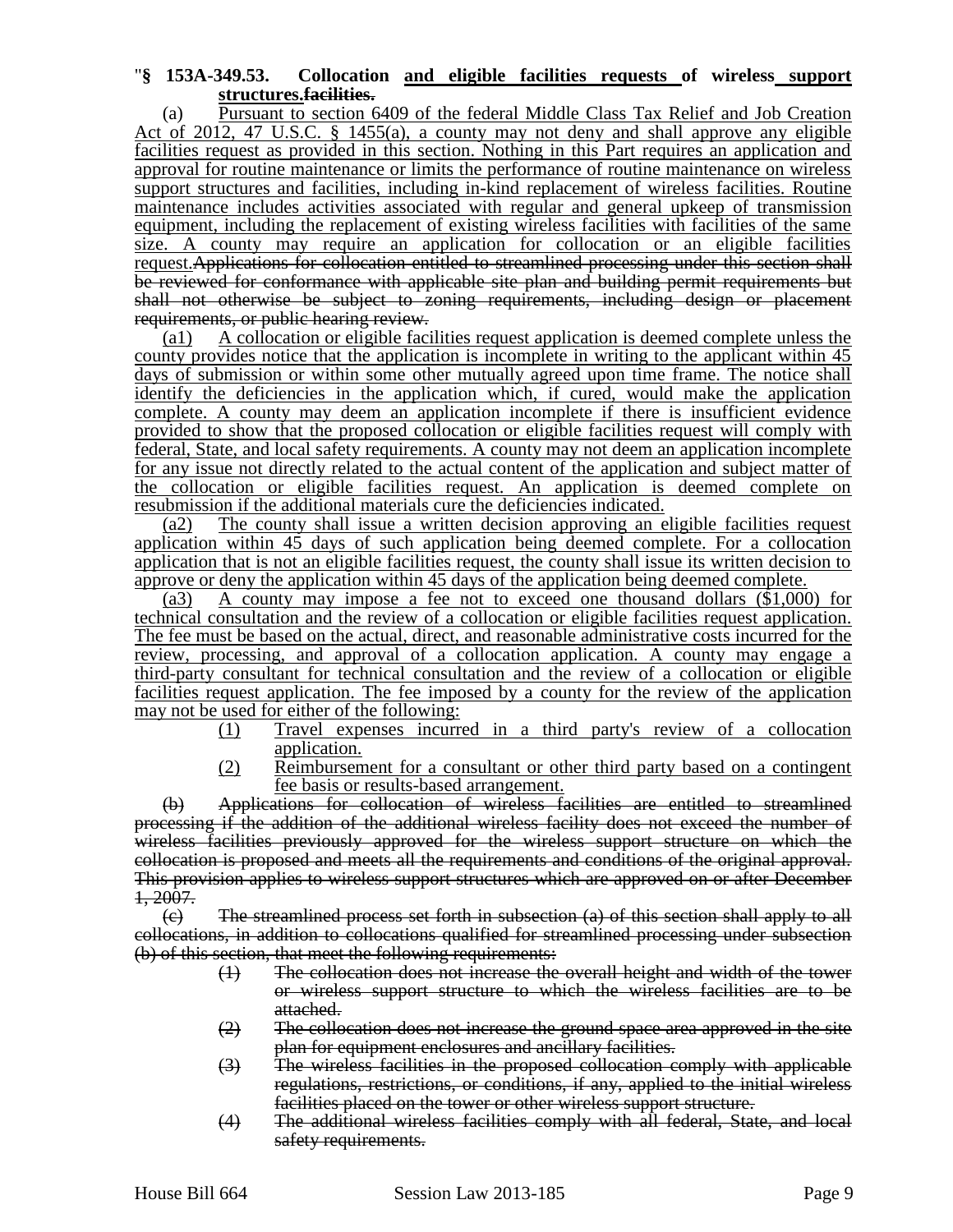- (5) The collocation does not exceed the applicable weight limits for the wireless support structure."
- **SECTION 3.** G.S. 146-29.2 reads as rewritten:
- "**§ 146-29.2. Lease provisions for communications towers.or interest in real property for communication purposes.**
	- (a) The following definitions apply in this section:
		- (1) Antenna. Communications equipment that transmits, receives, or transmits and receives electromagnetic radio signals used in the provision of all types of wireless communications services.
		- (2) Buildings. Structures owned or leased by the State on which equipment may be placed or attached.
		- (3) Collocation. The placement or installation of wireless facilities on existing structures, including electrical transmission towers, water towers, buildings, and other structures capable of structurally supporting the attachment of wireless facilities in compliance with applicable building and line safety codes.
		- (4) Equipment. Antennas, transmitters, receivers, cables, wires, transformers, power supplies, electric and communication lines necessary for the provision of television broadcast signals, radio wave signals, wireless data or wireless telecommunication services to a discrete geographic area, and all other apparatuses and appurtenances, including shelters, cabinets, buildings, platforms, and ice bridges used to house or otherwise protect equipment.
		- (5) Ground area. The area of real property surrounding the base of towers on which the equipment and appurtenances necessary for the operation and stability of the towers, including guy wires and security fencing, are constructed or installed.
		- (6) Provider. Any person that is engaged in the transmission, reception, or dissemination of television broadcast signals, radio wave signals, or electromagnetic radio signals used in the provision of wireless communications service, or the provisioning of wireless infrastructure.
		- (7) Tower. New or existing structures, such as a monopole, lattice tower, guyed tower, fire observation tower or water tower that are designed to support or are capable of supporting equipment used in the transmission or receipt of television broadcast signals, radio wave signals, or receipt of television broadcast signals, radio wave signals, or electromagnetic radio signals used in the provision of wireless communication service.

(b) The State may lease real property, or may grant an easement or license with an interest in real property for the following communication purposes:any interest in real property, for the purposes of

- $(1)$  construction and placement of communications Constructing, installing, and operating towers and equipment on State land.land or for placement of antennas upon State-owned structures.
- (2) Installing and operating equipment on towers, buildings, or ground area owned or leased by the State.

(c) If otherwise feasible and determined by the Department of Administration to be in the best interest of the State:

- (1) New towers constructed on State land shall be designed for collocation. This requirement shall not apply to towers constructed on State land by the State or any of its agencies or by a "public entity" as that term is defined in G.S.  $146-29.1(b)$ .
- (2) The State shall encourage the collocation of equipment on existing towers and buildings owned by the State.
- (3) The State shall sublease for collocation purposes space on any tower or ground area leased by the State, if allowed under the terms of the lease.
- (4) The State shall, to the extent practicable, adopt standard terms and conditions for applications to lease, easements, or other conveyances of an interest in real property for communication purposes.

(d) Pursuant to G.S. 143-341(4)f., the Governor, acting with the approval of the Council of State, may adopt rules authorizing the Department of Administration to enter into or approve